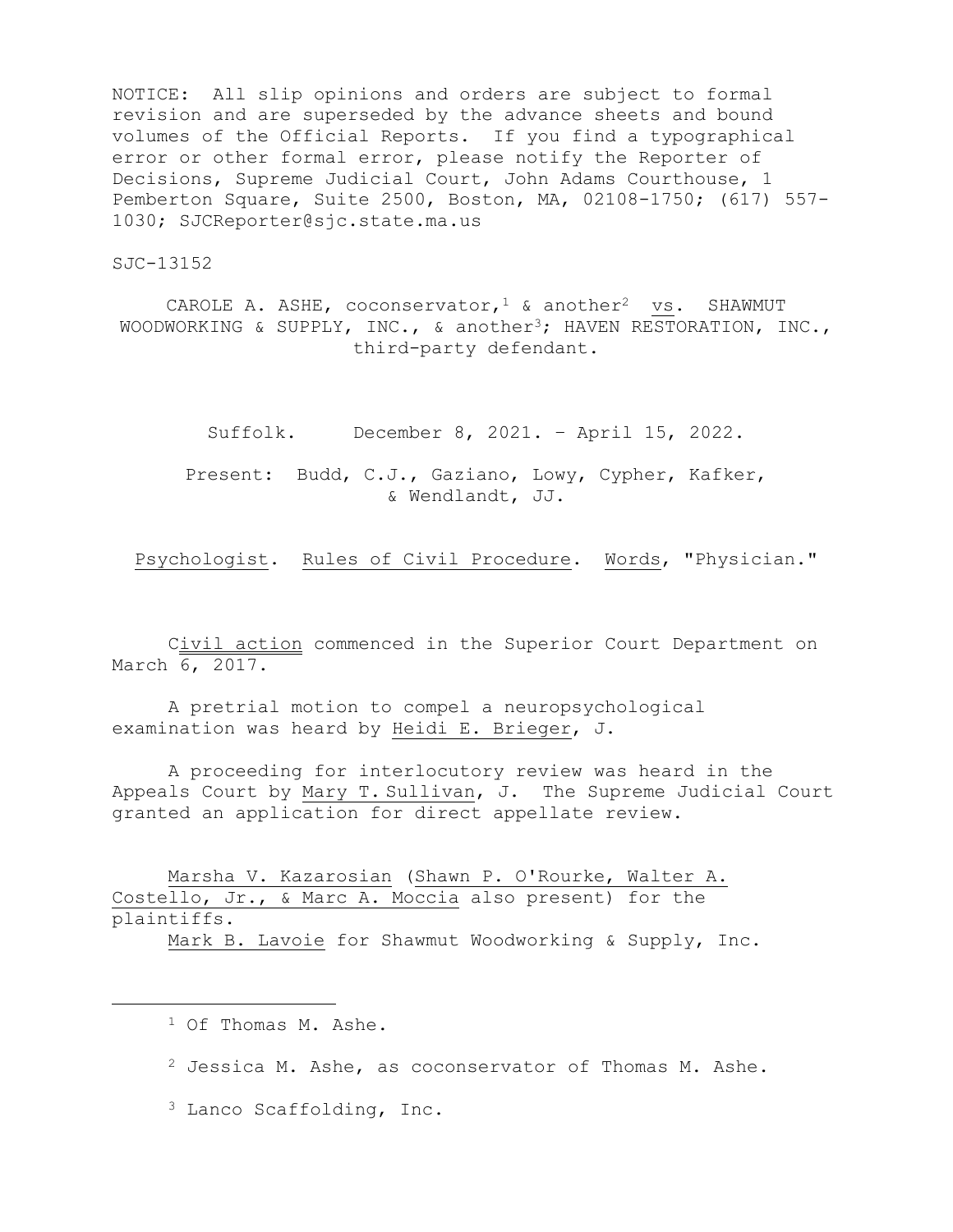Matthew C. Welnicki, for Lanco Scaffolding, Inc., was present but did not argue.

Lee Dawn Daniel, Thomas R. Murphy, Kevin J. Powers, & Paul R. Johnson, for Massachusetts Academy of Trial Attorneys, amicus curiae, submitted a brief.

Kyle E. Bjornlund & Grant D. King, for Massachusetts Defense Lawyers Association, amicus curiae, submitted a brief.

BUDD, C.J. A court may order a party whose mental or physical condition is at issue to "submit to a physical or mental examination by a physician . . . for good cause shown." Mass. R. Civ. P. 35 (a), 365 Mass. 793 (1974). Here, in connection with an appeal of such an order in a negligence suit, we are asked whether a neuropsychologist falls within the definition of "physician" under rule 35. We conclude that the answer is yes and affirm the motion judge's decision to allow the motion for examination.<sup>4</sup>

Facts and prior proceedings. Thomas M. Ashe suffered serious and permanent injuries as a result of a work-related accident that the defendants allegedly caused. Ashe's coconservators, the plaintiffs in the litigation, sued multiple parties for negligence, including Shawmut Design & Construction, Inc. (Shawmut), the general contractor for the worksite.

During discovery, the plaintiffs produced records demonstrating Ashe's physical and cognitive deficiencies based

<sup>4</sup> We acknowledge the amicus briefs submitted by the Massachusetts Academy of Trial Attorneys and the Massachusetts Defense Lawyers Association.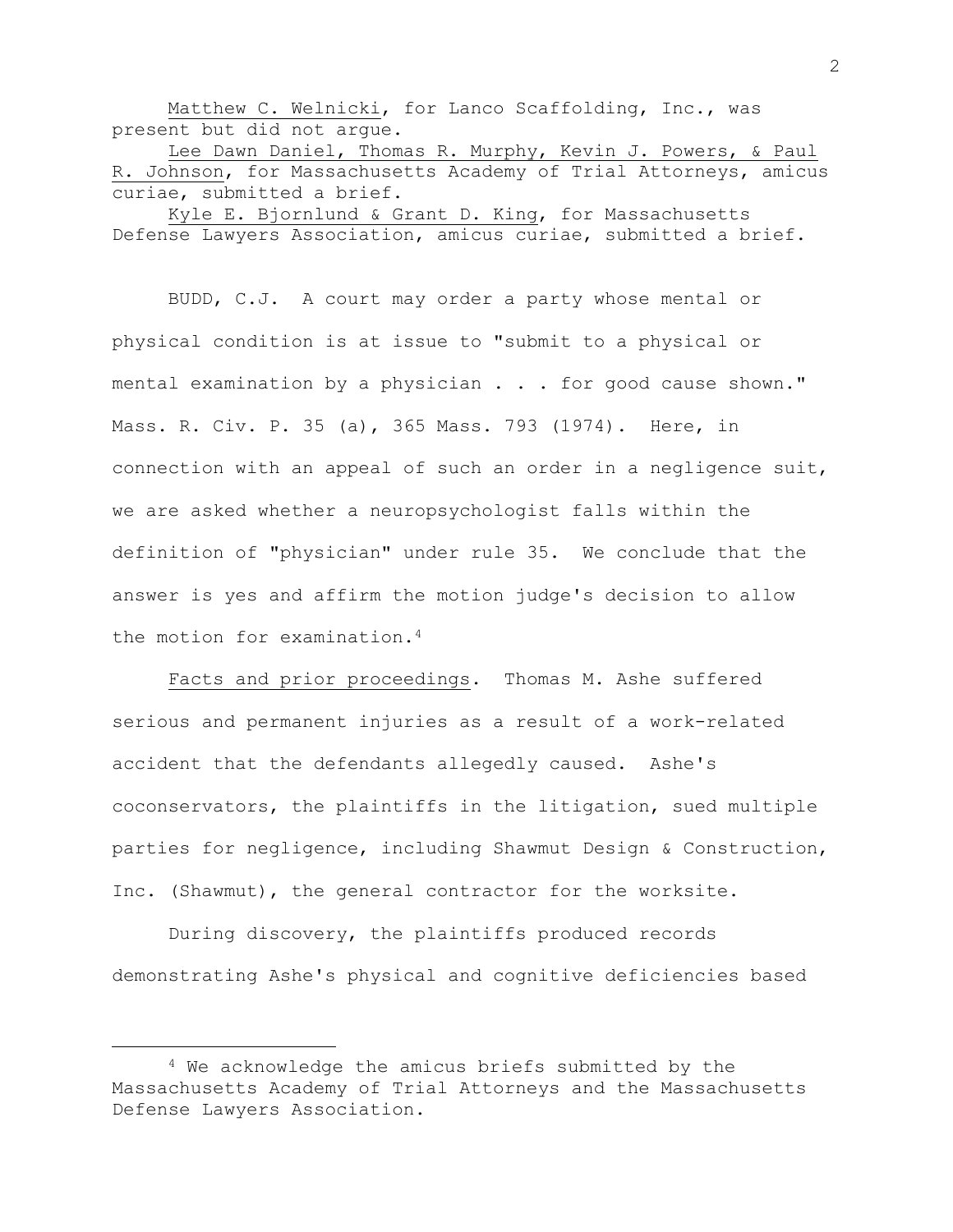on an examination conducted by Jeffery B. Sheer, Ph.D., a boardcertified clinical neuropsychologist.5 Shawmut sought to have Ashe examined by its expert, Karen Postal, Ph.D., also a boardcertified clinical neuropsychologist, because, after a review of the records, Postal disagreed with Sheer's conclusions regarding Ashe's deficits.

When the plaintiffs declined to make Ashe available, Shawmut filed a motion pursuant to rule 35 seeking a court order requiring Ashe to submit to a neuropsychological examination. The plaintiffs opposed the motion, arquing that rule 35, which applies to examinations performed by a "physician," precluded examination by Postal. After a hearing, the motion judge granted the order for examination, and the plaintiffs appealed. We allowed the plaintiffs' application for direct appellate review.

Discussion. The plaintiffs argue that the judge's order was improper because Postal is not a physician within the plain meaning of that term as it appears in rule 35, and because

<sup>5</sup> Clinical neuropsychology is a specialty practice of psychology that uses unique methods and assessments in conjunction with knowledge about the relationship between the brain and behavior to evaluate, diagnose, and treat individuals with known or suspected neurological disease or injury. P.M. Kaufmann, Admissibility of Expert Opinions based on Neuropsychological Evidence 70 (2011).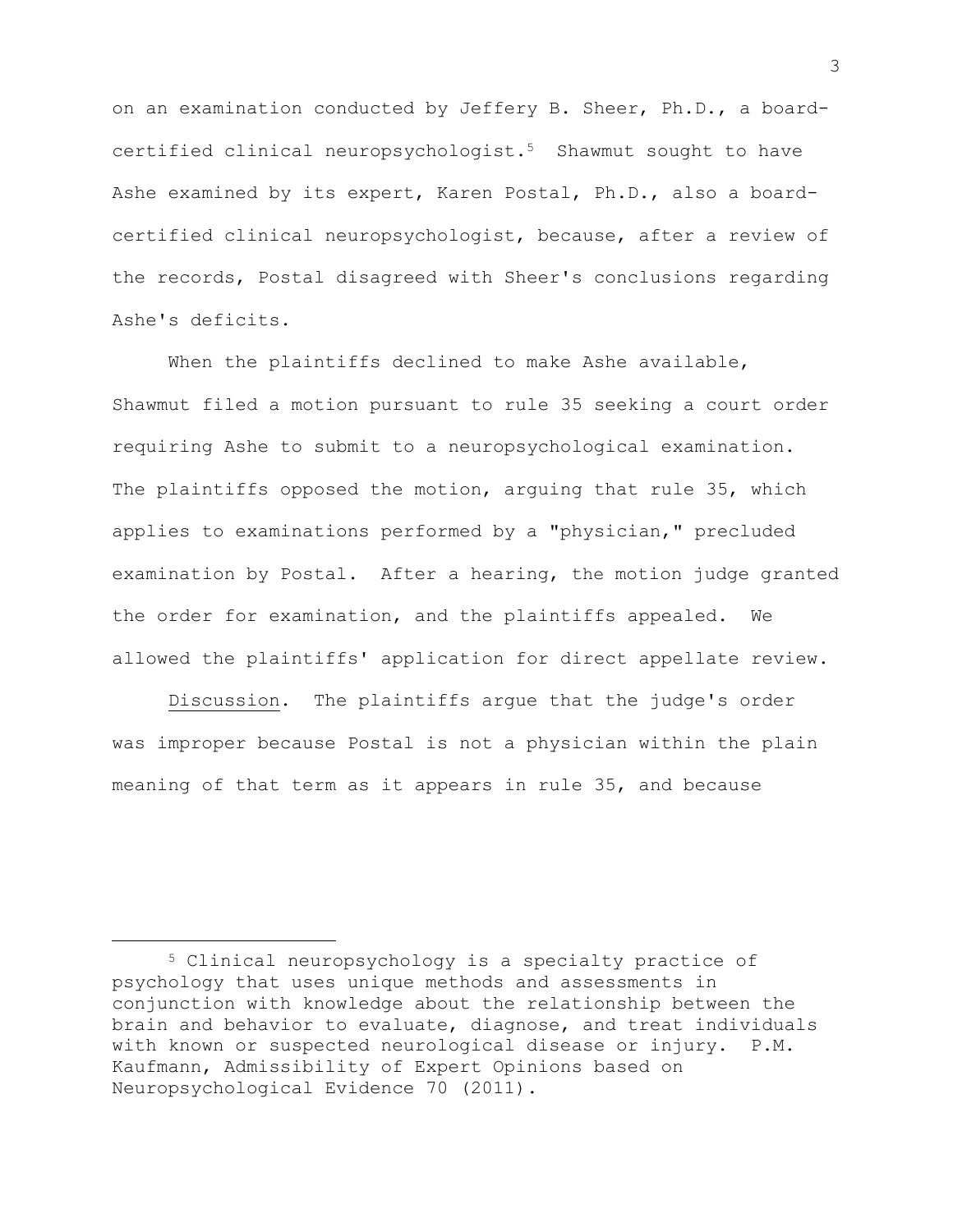Shawmut did not establish good cause for the examination.6 For the reasons that follow, we disagree.

1. The meaning of "physician" as it appears in rule 35. Although the plaintiffs contend that the definition of "physician" does not include neuropsychologists, we are not convinced that the term is meant to be read as narrowly as the plaintiffs suggest. Because "physician" is not defined in rule 35, we may look to its "usual and accepted meaning[], provided that [it is] consistent with" the purpose of the rule, as is customary when construing statutes. Seideman v. Newton, 452 Mass. 472, 477-478 (2008). The dictionary definition of "physician" is a "person skilled in the art of healing" or "a doctor of medicine." Webster's Third New International Dictionary 1707 (2002). Thus, we must determine which definition of "physician" is most appropriate in the context of rule 35. See Ortiz v. Examworks, Inc., 470 Mass. 784, 788 (2015). In Ortiz, we similarly considered the meaning of "physician" as it appears in G. L. c. 90, § 34M, the Commonwealth's no-fault automobile insurance "personal injury

<sup>6</sup> The plaintiffs also contend that Shawmut failed to comply with the rule 35 notice requirement. However, many of the details comprising the rule 35 notice, including the date and time of the examination, inevitably require collaboration between the parties (and perhaps the judge). As of this date, the plaintiffs have been opposed to any such examination, and thus have been unwilling to discuss conditions under which one might take place.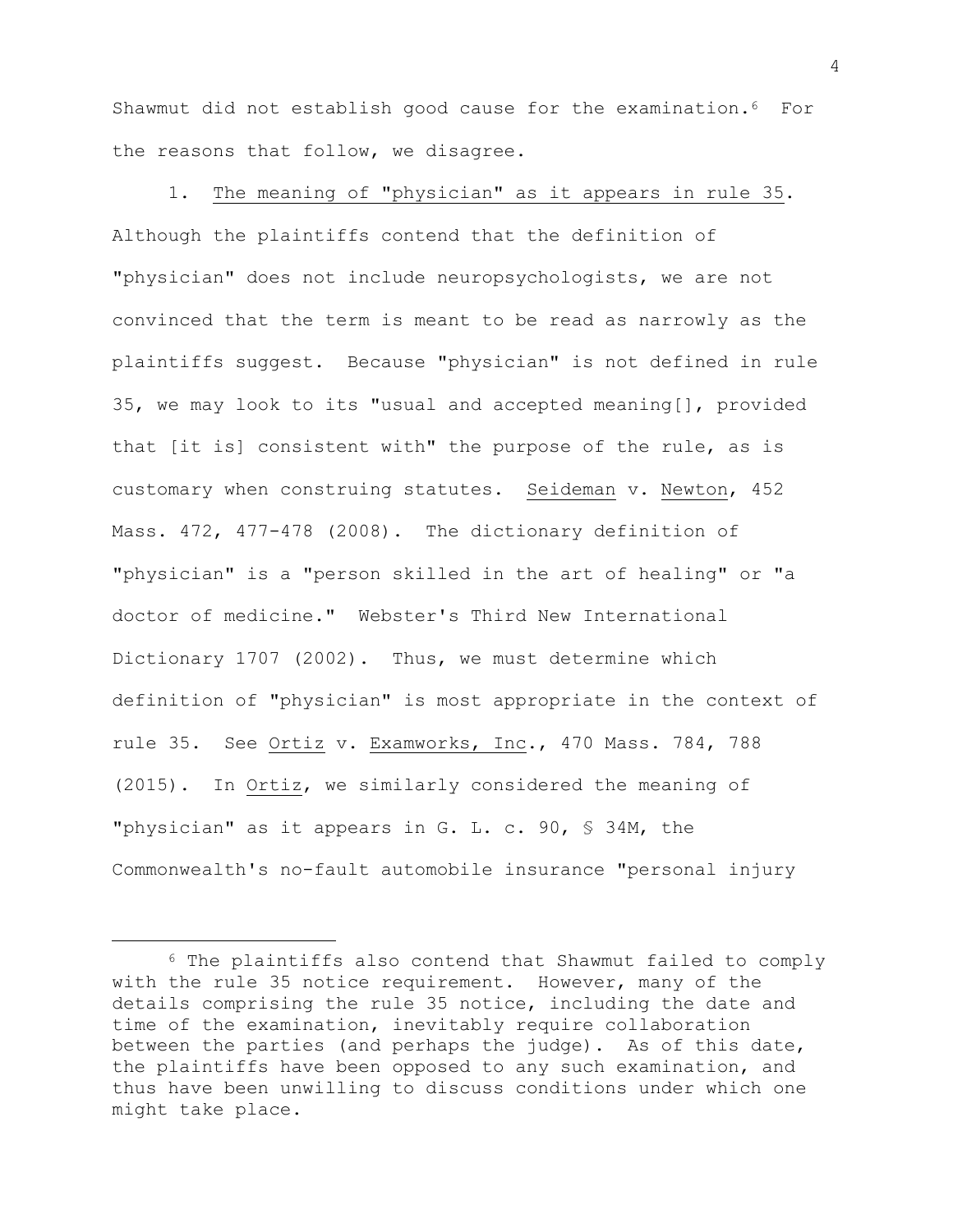protection" (PIP) statute. There, too, we interpreted the term broadly in line with the PIP statute's purpose to "provide an inexpensive and uncomplicated procedure for obtaining compensation for injuries sustained in automobile accidents." Id., quoting Dominguez v. Liberty Mut. Ins. Co., 429 Mass. 112, 115 (1999).

Neuropsychologists conduct assessments to "evaluate, diagnose, and treat individuals with known or suspected neurological disease and/or injury." P.M. Kaufmann, Admissibility of Expert Opinions Based on Neuropsychological Evidence 70 (2011). Thus, although not a medical doctor,  $7$  a neuropsychologist is a "person skilled in the art of healing" and is, indeed, a "physician" pursuant to that definition of the

<sup>&</sup>lt;sup>7</sup> We note that similar to medical doctors, neuropsychologists in the Commonwealth must be certified by a board of registration after meeting certain moral, ethical, training, and academic requirements to receive a license. See G. L. c. 112, §§ 119, 120 (outlining prerequisites for licensure, including receiving doctoral degree in psychology; completing two years of supervised work, teaching, or research; and achieving passing result for board-designated examination). In addition, the American Board of Clinical Neuropsychology, the board certification body for clinical neuropsychology, requires completion of a minimum of two years in a formal postdoctoral residency program dedicated in part to clinical neuropsychology and additional examinations before a candidate can be certified as a clinical neuropsychologist. American Board of Clinical Neuropsychology, Becoming Certified, Procedures for Obtaining Board Certification in Clinical Neuropsychology, https://theabcn .org/becoming-certified [https://perma.cc/98UL-WFNB].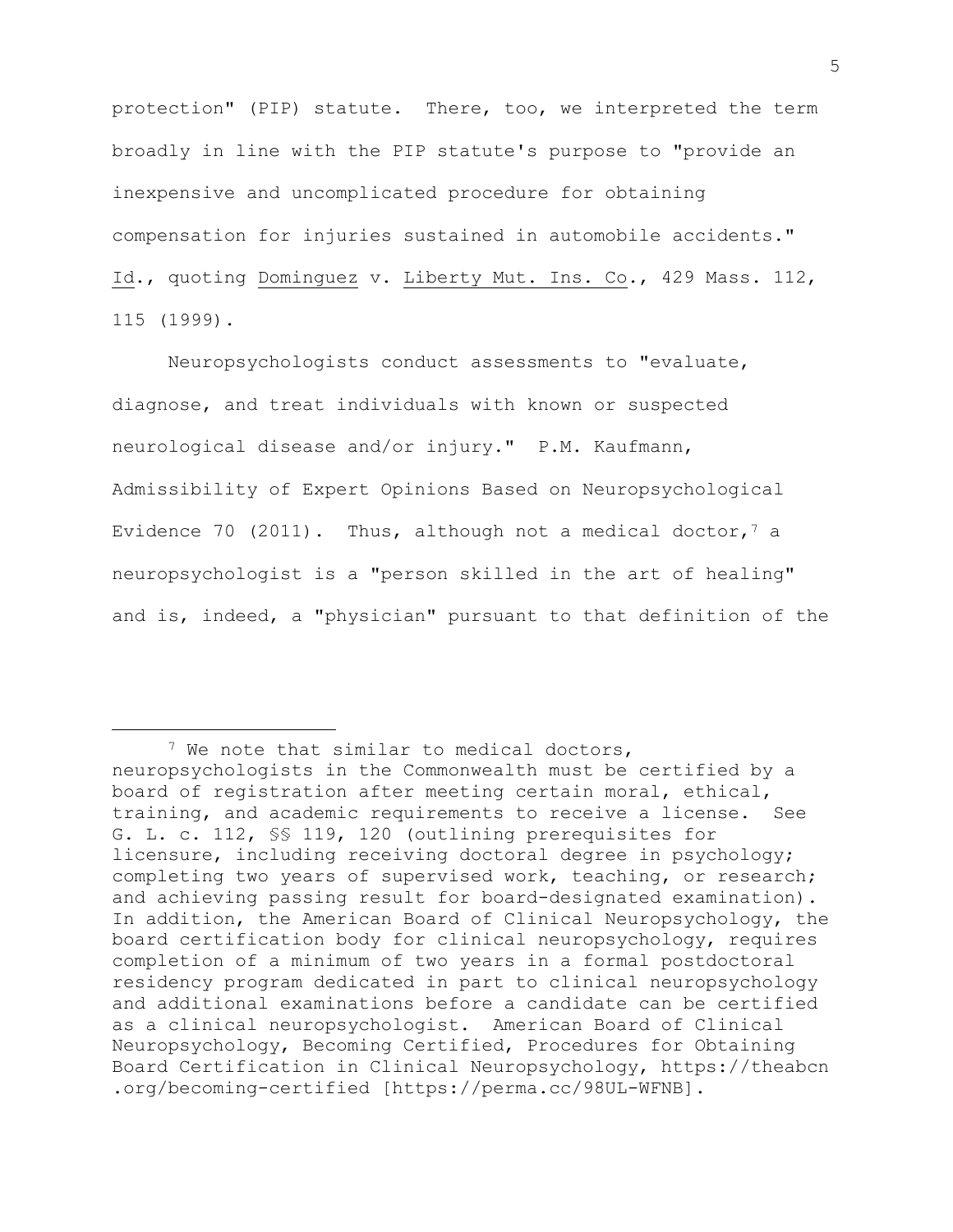word.8 Webster's Third New International Dictionary 1707. See Commonwealth v. Scott, 464 Mass. 355, 358 (2013) (term with multiple meanings may have only one within context of statute).

Further, in considering the meaning of "physician" as it is used in rule 35, we are reminded that it is incumbent on us to interpret our rules of civil procedure in a "manner which will accomplish their obvious purpose and objective." Giacobbe v. First Coolidge Corp., 367 Mass. 309, 315 (1975). The Massachusetts Rules of Civil Procedure are patterned on the Federal Rules of Civil Procedure and, like the latter, they are meant to be "construed . . . to secure the just, speedy, and inexpensive determination of every action." Mass. R. Civ. P. 1, as amended, 474 Mass. 1402 (2016). See Rollins Envtl. Servs., Inc. v. Superior Court, 368 Mass. 174, 179-180 (1975) (we construe Massachusetts Rules of Civil Procedure in line with Federal rules "absent compelling reasons to the contrary or significant differences in content").

<sup>8</sup> The plaintiffs also note that G. L. c. 112, § 8A, provides that "[n]o person may, directly or indirectly, use the title 'physician' . . . to indicate or imply in any way that such person offers to engage or engages in the practice of medicine or in the provision of health care services to patients within the commonwealth who is not registered by the board of registration in medicine as a physician under [§] 2." However, G. L. c. 112, § 2, deals with the prerequisite qualifications for individuals seeking registration as a physician before the Commonwealth's board of registration in medicine. It does not implicate the question whether the term as it is used in a discovery rule includes examinations by neuropsychologists. See Ortiz, 470 Mass. at 792.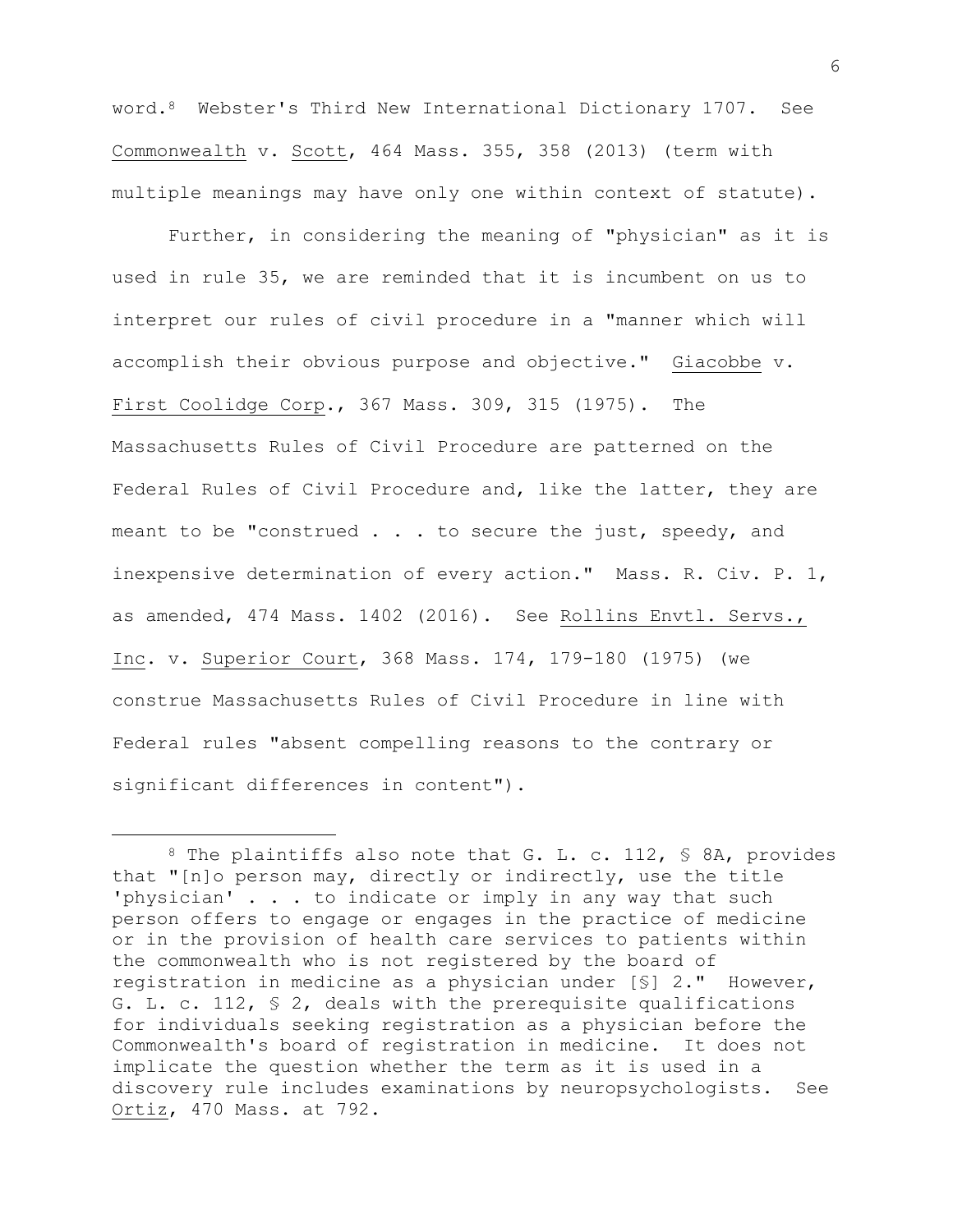The purpose of rule 35 in particular is to provide a defendant with an equal opportunity to evaluate any injuries the defendant is alleged to have caused. See, e.g., Looney v. National R.R. Passenger Corp., 142 F.R.D. 264, 265 (D. Mass. 1992) ("purpose of Rule 35, Fed. R. Civ. P., [seen] as providing a level playing field as between the parties"). Here, after the defendants received a report of Ashe's condition from the plaintiffs' neuropsychologist, it seems obvious that the defendants may invoke rule 35 to give them an opportunity to have their own neuropsychologist examine Ashe so as to "level [the] playing field." Id. We thus conclude that neuropsychologists are physicians for the purposes of rule 35.

2. Good cause. The plaintiffs additionally argue that Shawmut failed to demonstrate good cause for the rule 35 examination. However, during the hearing on the motion, Shawmut's counsel explained that the conclusions that the plaintiffs' neuropsychologist reached may have been skewed by a failure to consider Ashe's visual impairment. Shawmut thus sought to have its own neuropsychologist examine Ashe to provide a "level playing field" on which to evaluate the conclusions reached by the plaintiffs' expert. The judge aptly noted that as Ashe's cognitive deficits are the central issue in the case, she could not "imagine a better cause." We agree.

7